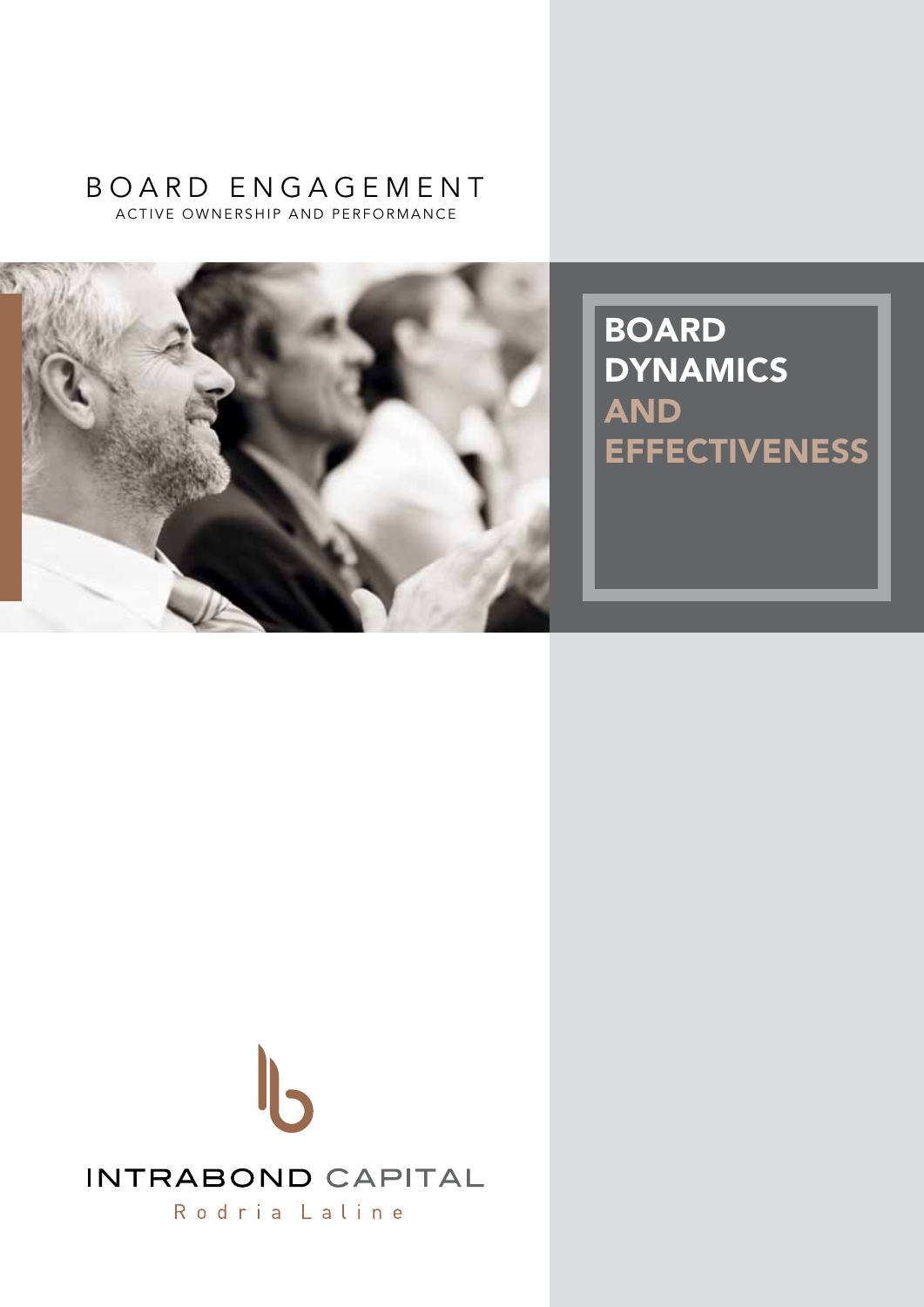## **WHY DOES BOARD EFFECTIVENESS** MATTER?

*How are we doing today? How can we do better tomorrow?*

> *Performance Evaluation Helps Boards and Directors Consistently Improve*

Better performing boards make for better companies. Research by the National Association of Corporate Directors (NACD 2008 Public Company Governance Survey) shows effective boards are more likely to have fresh perspectives, see the broader context, and have more efficient procedures to get work done.

#### Monitor board performance

Smart public and private companies worldwide monitor their board performance through group discipline and self-assessment. In the U.S. alone, almost 80% of all public companies regularly review their board performance by adopting ongoing annual board evaluation processes to improve both overall performance and board effectiveness.

Regular board evaluation correlates positively with improved board contributions in key areas, including clearer strategy, more competitive corporate performance, smoother CEO succession and improved risk oversight, according to the NACD.

In the United States, annual reviews and self-assessments are mandatory in meeting the New York Stock Exchange (NYSE) listing requirements. The European Commission recommends boards conduct and report on annual self-evaluations of their performance. In the Netherlands, the Corporate Governance Code (Tabaksblat 2003, Frijns 2008) advocates that the supervisory board reviews the functioning of its members, committees and board and proposes improvements based on its assessment. The report should state how the evaluation is conducted. In member states of the European Union, similar best practice codes exist.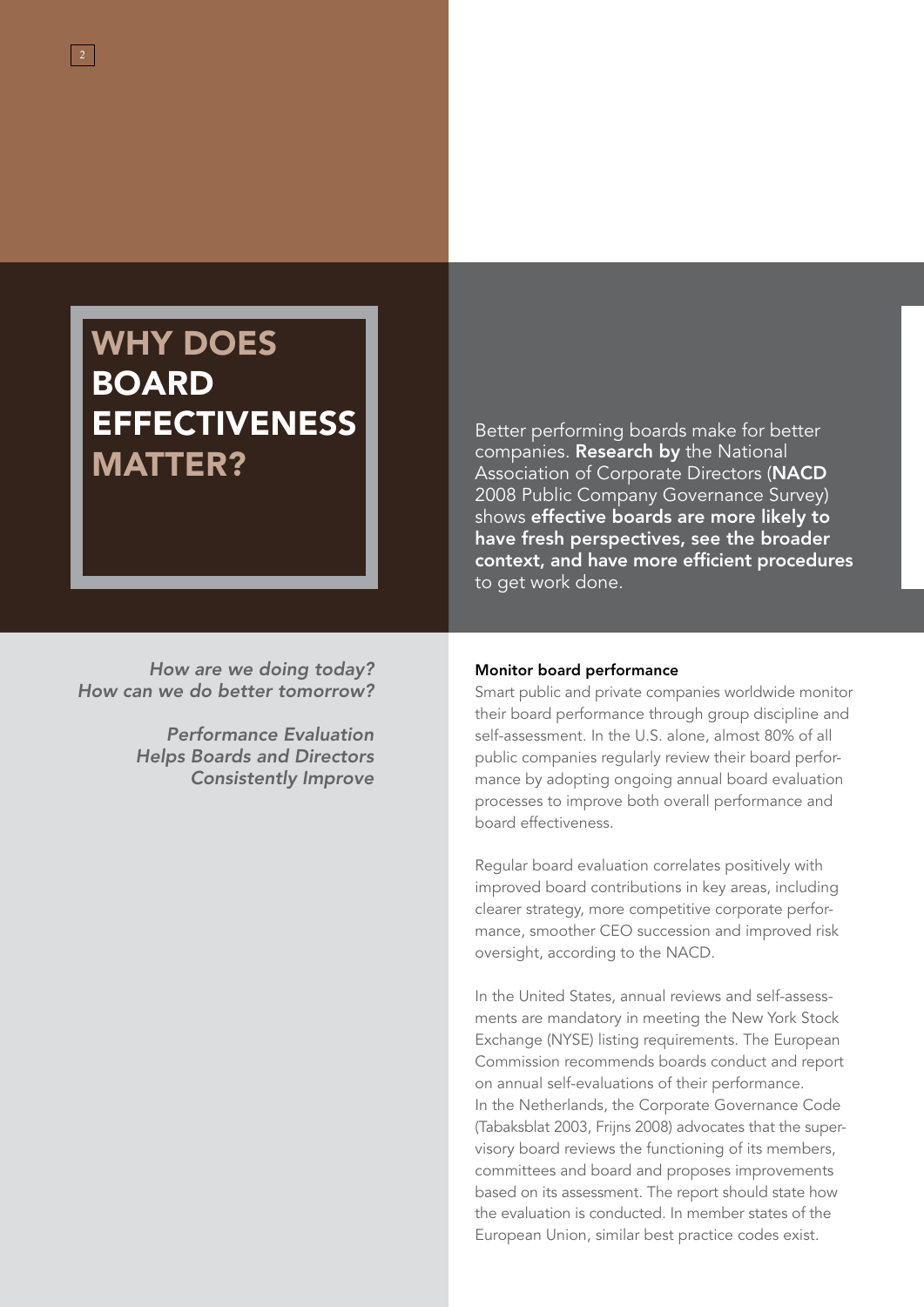## What do best-in-class boards do **THAT OTHER BOARDS DON'T?**





#### Improve contributions

In the face of increasing expectations from shareholders, government agencies and stakeholder advocacy groups, board members are taking the initiative to continuously find ways to improve.

Best-in-class boards demonstrate a rigorous commitment to defining ways to improve their contributions, competencies and value to the company and its shareholders. Yet, as compelling as that vision is, the process of governance is the least developed element in enterprise, according to University of Georgia Adjunct Professor John Carver, Ph.D., in his Policy Governance model.

Most boards want to do a better job of self-evaluation and group discipline, but they need help to fashion effective procedures and an agreed-on board evaluation process to improve board performance.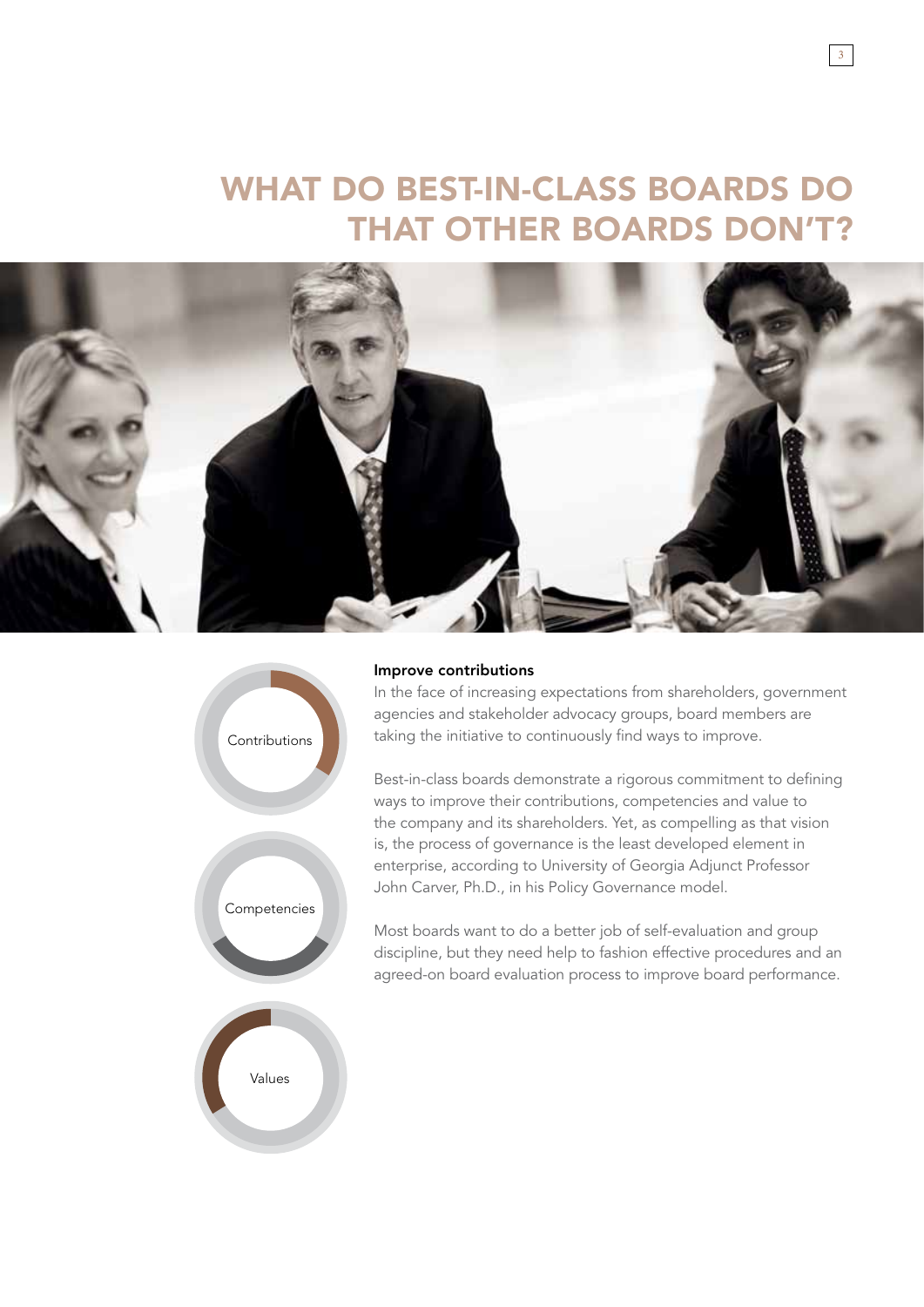# A Formal **BOARD EVALUATION** Makes a **DIFFERENCE**

*"It all comes down to the character of the board and its ability to demonstrate leadership. Building a board of great character is both a matter of the individuals who compose the board and the group process norms the boards hold. Although each individual director makes a vital contribution and can make a difference to the character of the board, ultimately, it is the collective functioning of the board as a unit that provides effective corporate governance".* 

Boardroom Realities, Sonnefeld & Ward

*"Choosing directors on the basis of their competencies and behavioral characteristics clearly is more difficult than recruiting them on the basis of how well they are known by members of the board or the public. Whether boards operate well is to observe them in action to see and understand the board processes by which they reach decisions. The board process may be the single most important factor in determining a board's effectiveness".* 



- 1. A formal board evaluation process can help you: Identify strengths and weaknesses and help make changes that can improve value to the company's principal stakeholders and also extend stakeholder interaction in positioning the company's role in society;
- 2. Continuously improve board performance and effectiveness over time – developing both good leadership and strong relationships, management, and ethical values;
- 3. Hold directors accountable and responsible for their performance and also ensure that performance in financial matters, as well as non-financial matters, can be made more rigorous, more quantitative and more clearly relevant;
- 4. Tailor the board and committee composition to best meet corporate objectives;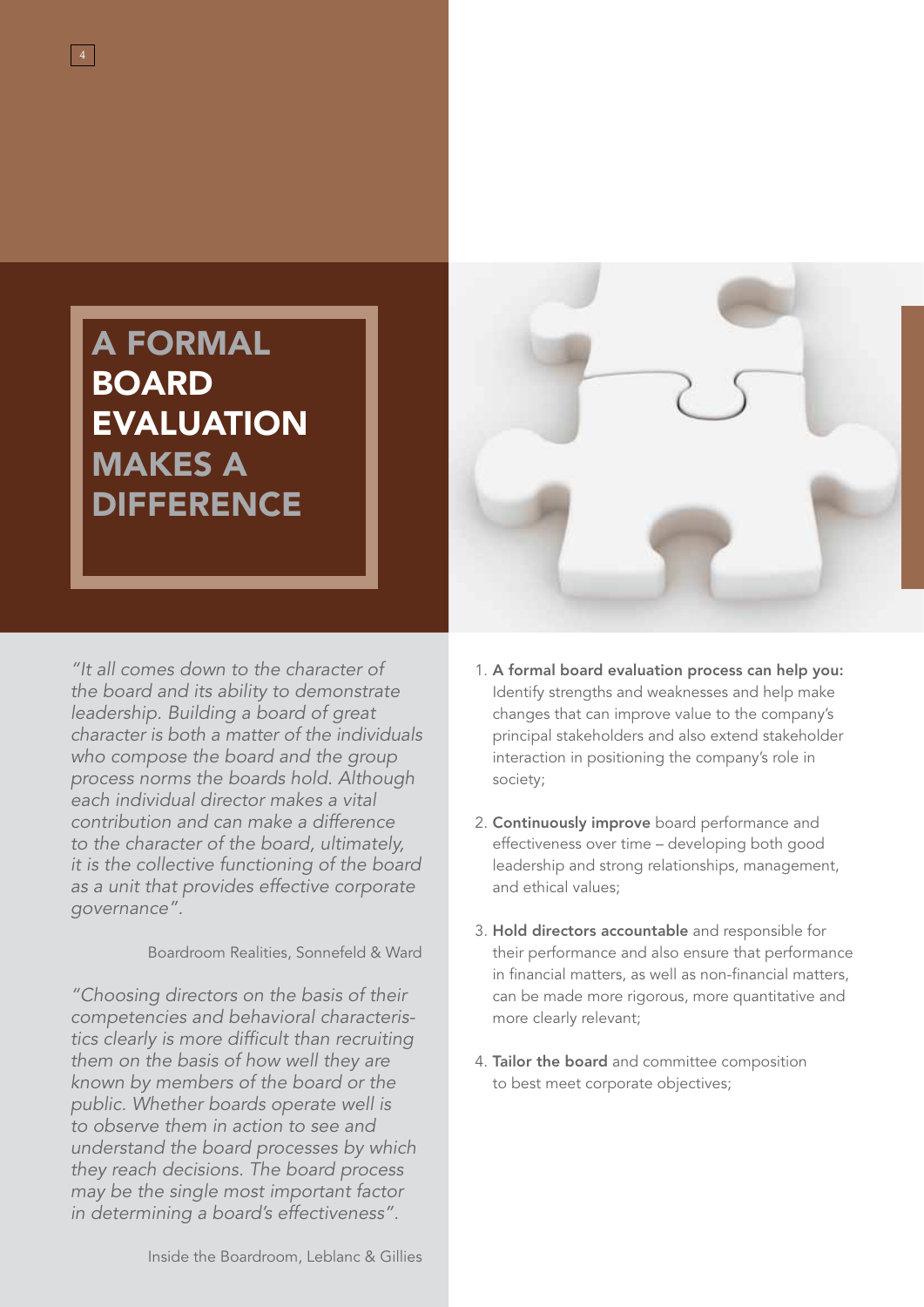## Moving towards competency-**AND BEHAVIORAL-BASED BOARDS**



- 5. Better align the board with the company's longterm sustainable growth, risk management and investment strategies;
- 6. Provide an objective method for board member communication about its impact, performance, expectations and responsibilities;
- 7. Demystify the board process and improve board transparency with shareholders, stakeholders and with society; as well as with regard to capacities in the director's advisory, networking and fiduciary role for decisions related to strategy, governance, outlook, brands, customers, markets, productivity, motivation, potential, sustainability and stakeholder dialogue; and
- 8. Add credibility in the eyes of shareholders and stakeholders, regarding the board's functioning and reputation.

*A recent survey notes only 11% of board members feel their current evaluation process is very effective and more than 50% say there is a need for significant improvement to realize them.*

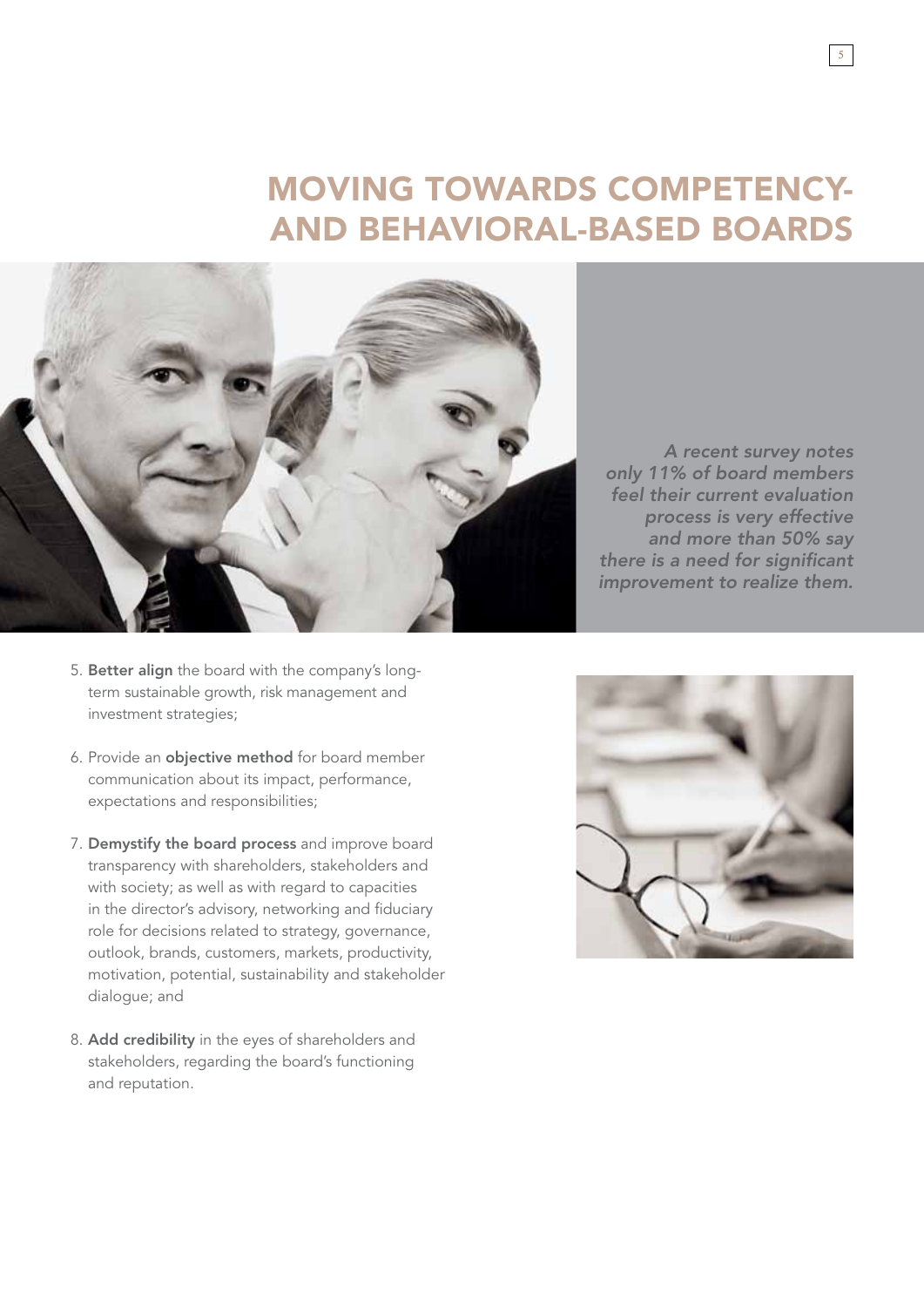## **FROM CORPORATE GOVERNANCE** TO CORPORATE PERFORMANCE

*"There is a call today for dramatic change to move from traditional governance to concrete performance. Companies and investors should recognize firms have multiple constituencies and many types of investors, and they should seek to balance the interests in accordance with their influence on the corporation's long term success"*

> The Aspen Institute Guiding Principles for Corporations and Investors

LONG TERM

VALUE CREATION

#### Key Principles

- Corporations are managed under the direction of boards,
- Board should be a strategic asset,
- Directors should seek to go beyond mere compliance and add value to the corporation,
- A core responsibility is to demonstrate greater board engagement with management in the development of strategy, oversight of risk, approval of executive compensation, and transparency,
- The board establishes the process to evaluate the strategy. It challenges underlying assumptions, monitors implementation, and encourages change,
- The board monitors the execution of the strategy against milestones, and
- It aligns board composition with strategy, shows greater board engagement and aligns goals.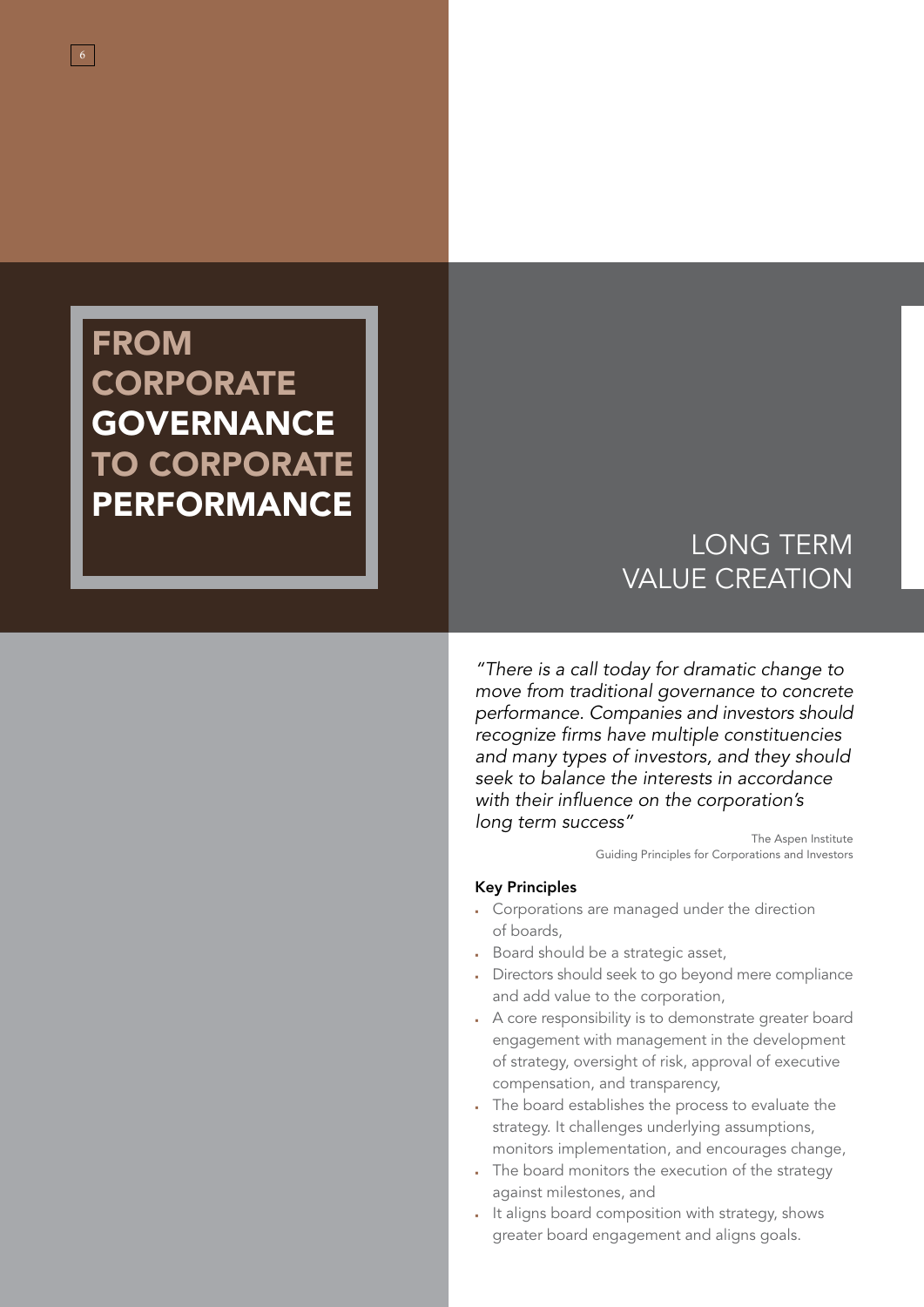## How well is your board performing today? How can you improve its performance tomorrow?



#### Critical Questions

If you don't know the answers to these two critical questions, we would like to talk with you. INTRABOND CAPITAL Corporation is a board directorship and strategy execution firm specializing in two consulting lines: board effectiveness and corporate performance.

### Our Board Effectiveness Services

INTRABOND CAPITAL works directly with board members on board assessment and board leadership development. We can quickly guide you in developing a more effective board and track your success over time. A routine, robust and accountable assessment of board performance is key to increasing board contributions and value to organizational results. When directors participate in board assessments, they 'own' the process. This makes them accountable for improvement and sends a strong signal of accountability to stakeholders and shareholders. In addition, annual reviews by a third party establish a credible forum for candid reflection and discussion of how to consistently improve.

Current best practices in board evaluation include regular group discipline and self-evaluation of the whole board, plus specific evaluations of the audit, nominating, corporate governance and compensation committees.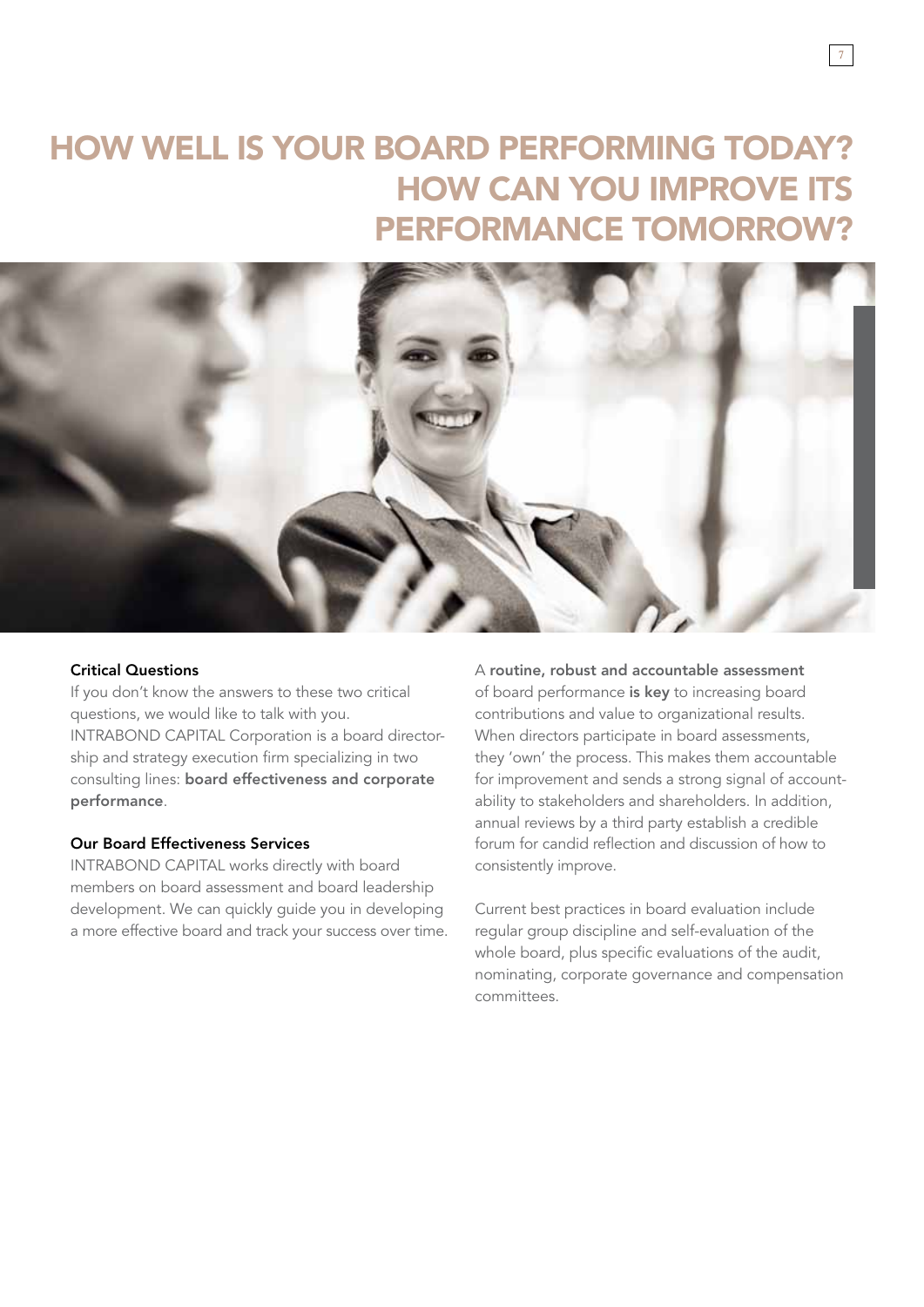# **INTRABOND CAPITAL LEADERS**





#### Dr. Rodria Laline, Chair Board of Directors

Rodria Laline has been CEO of research and development collaborations with IBM, ING, Hewlett-Packard, Digital Equipment Corporation, KPN, Bull, Elsevier, Oracle and Philips and is a former member of related managing and supervisory boards. She lived and worked for more than 15 years in Japan, China, Korea, Taiwan, Hong Kong, Singapore, Indonesia, Malaysia, Australia, India, the Netherlands, America, and Spain. At present she works with institutional investors, private equity and long-term investment firms as a professional board advisor in global corporate, economic and technology governance. She holds a Ph.D. equivalent degree in experimental physics and chemistry from the University of Amsterdam. She is director of the corporate governance and board of directors "Maximizing Your Board's Potential" program (a successful program at Harvard with Harvard professors Jay Lorsch and Krishna Palepu), and a former director of corporate governance programs at Nyenrode Business University. Rodria Laline is member of her political party's finance committee, supporting her party members in the House of Representatives, the Senate, and the European institutions.

#### Dr. Donna Hamlin, Chief Executive Officer

Dr. Hamlin is a corporate executive with twenty-eight years of corporate and consulting experience. As founder of Hamlin Harkins, Ltd., she developed a successful track record in strategy, change management and human performance management, serving clients from Fortune 500 global enterprises to start-up companies in more than 30 countries. She served as global vice-president of human resources and administration for Trident Microsystems, Inc.; as senior vice president of strategic change, executive planning and leadership development for CitiGroup's Associates First Capital Corporation; and as vice president for human and organizational performance for Texaco, Inc. She holds Ph.D. and M.S. degrees from Rensselaer Polytechnic Institute, a B.A. degree from Siena College and has studied at the University of London. She is certified by the National Association of Corporate Directors in the U.S.A published author, she writes management articles in the area of human performance management. She holds various board directorships.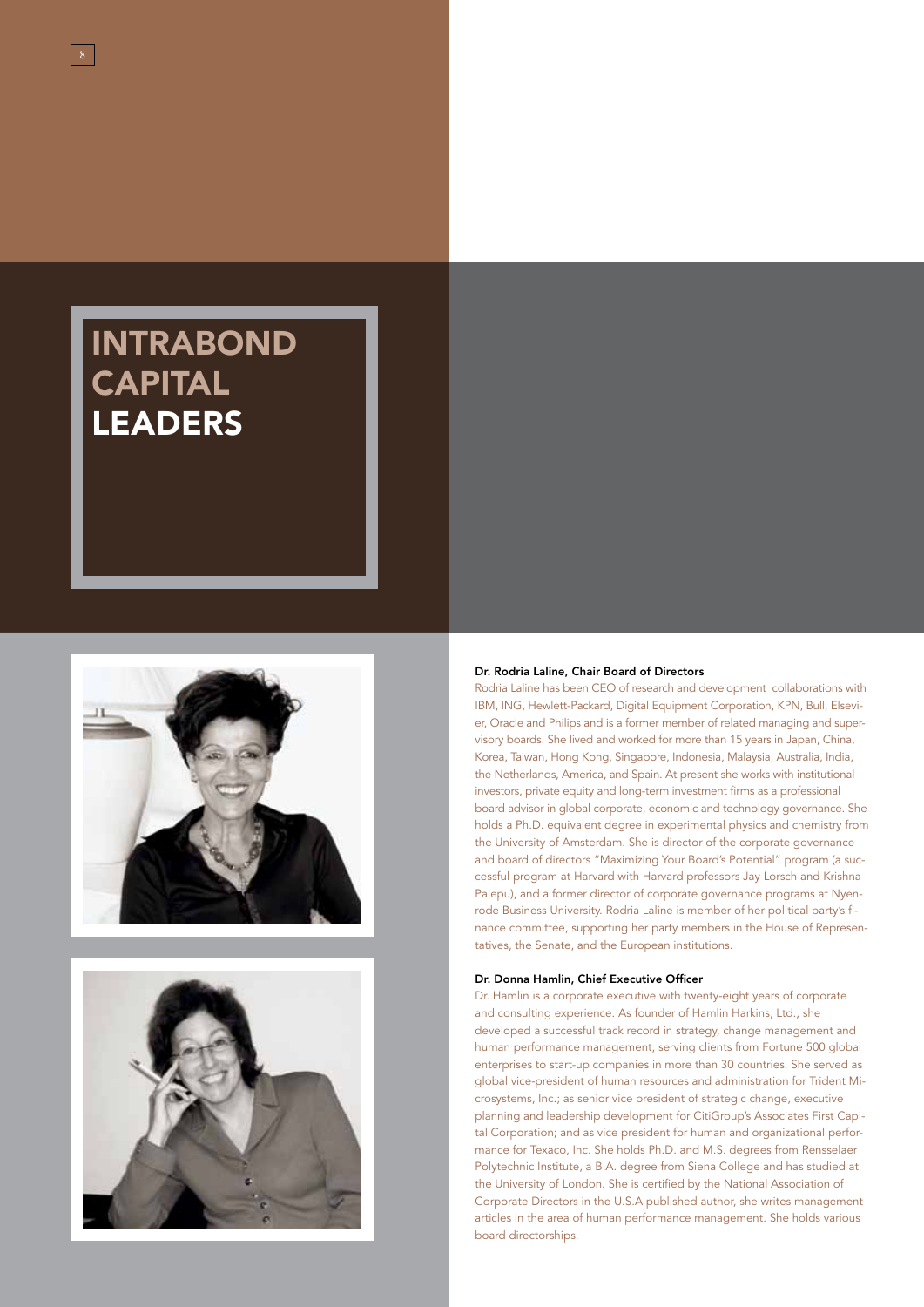## Why choose INTRABOND CAPITAL as your board assessment partner?



1. We offer the most thorough, cost-effective assessment tools. Our state-of-the art accurate measurement methods for assessment produce deeper insights.

We offer an online system to provide client member boards easy access to a complete assessment of board performance. Simple to use, it allows a professional board member to provide personal suggestions and insights regarding many dimensions of board activity. For rating key items, the system uses Cascade® (see page 12) measures, which provide the most accurate and reliable metrics and which can be used for year-to-year comparisons and comparisons with industry standards.

In addition, we conduct informal interviews, in-depth interviews with members of the managing board and members of the supervisory

board, 360-degree feedback assessments and peer evaluations.

We offer reliable, tested diagnostic tools for our evaluation processes. As a client member, you also have access to normative data and best practices ideas.

2. Our assessors are seasoned international experts in board and management effectiveness and performance improvement. Original thinking, depth of expertise and professional candor are all factors which set INTRABOND CAPITAL talent apart.

Lead by executives Dr. Donna Hamlin in the USA and Dr. Rodria Laline in Europe, and the Advisory Board of independent directors, the INTRABOND CAPITAL team is professional, flexible and committed to making a positive difference for every client.

3. Our assessment process considers all factors that impact on board effectiveness, including:

9

- Board membership,
- Board structure and composition,
- Board dynamics and processes,
- Director mindset and independence,
- Group dynamics and norms of involvement,
- Individual board member competencies,
- Individual board member behavior,
- Sub-committee performance,
- Proper control, delegation and empowerment, and
- The chair and CEO partnership.

In addition, INTRABOND CAPITAL evaluates global patterns of boards, including the impact of board quality on corporate performance and network analyses of board memberships and their impact on board prestige and favorability.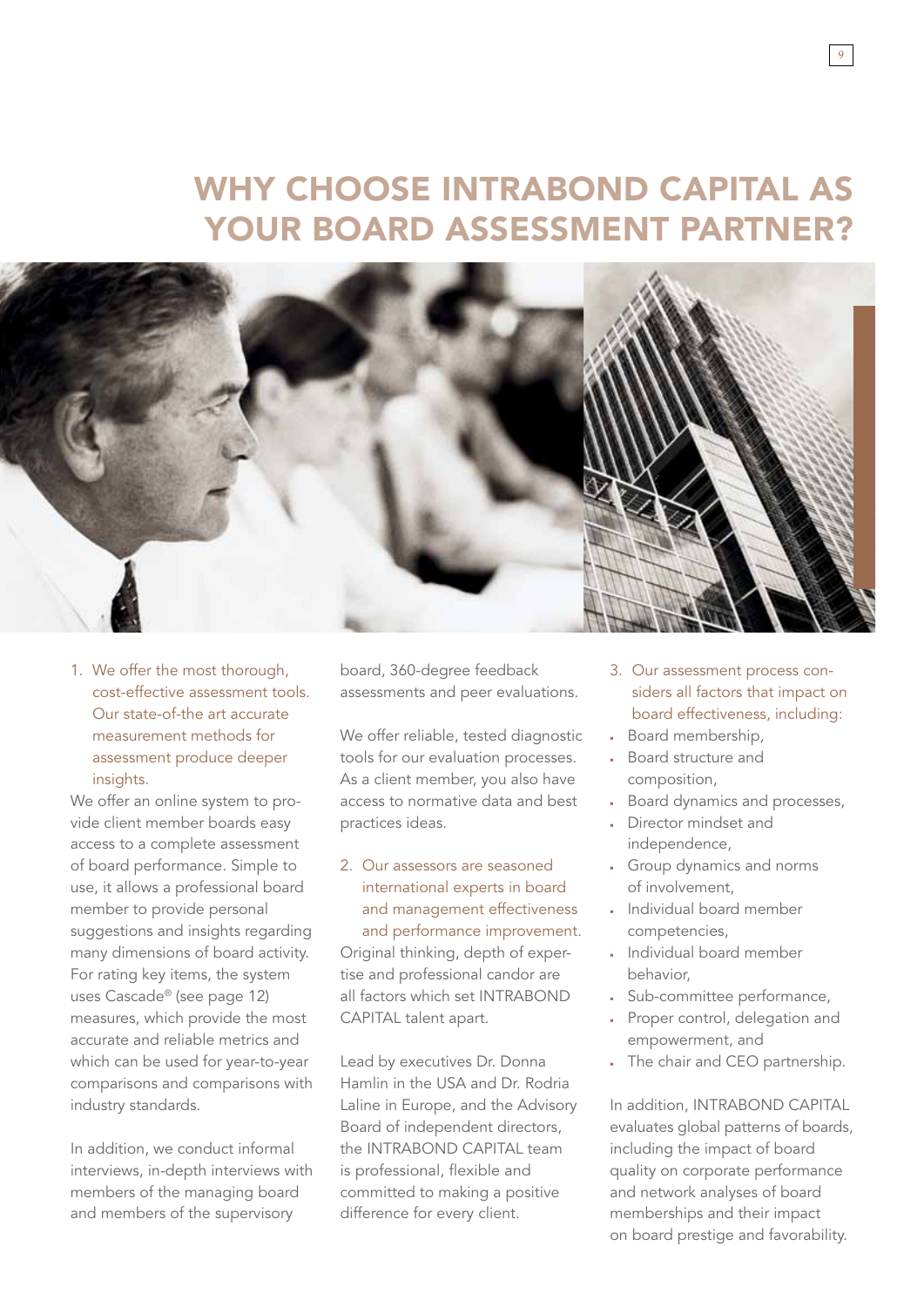



10

#### 4. Our evaluation process is fast and effective

We conduct the assessments, analyze the findings and review our report and recommendations with you. During the report review, we facilitate the discussion and help you achieve commitment for specific actions. We explore ideas for best practices, based on normative information collected from aggregate, multi-industry board evaluations. To adequately discuss performance, liability and leadership integrity, our reports emphasize key board processes, the collective functioning of the board, its collective IQ and shared leadership patterns. This ensures coherent board dynamics across the board as a whole.

Annual assessments of board governance provide a confidential, internal review of opportunities for improvement. Additionally, we assist member companies with reviews of best practices, comparison of board performance to market norms, and consults with boards regarding methods for improvement.

#### Board governance: more than evaluation

Evaluation alone won't get you the most board performance improvement. After the initial board evaluation, we assist with a review of best practices, comparison of board performance to norms in the industry and consulting and facilitation to implement changes to improve overall performance.

#### Our Corporate Performance Services

In addition to board services, INTRA-BOND CAPITAL ensures actions truly enhance corporate performance by assisting corporate executives with strategy execution, corporate brand development and strategies for building corporate reputation with shareholders and customers.

#### Strategy Facilitation

We work with board members and corporate executives to address their responsibilities on a company's most critical organizational issues. It helps to challenge the content, trade-offs and choices required to execute strategy in times of growth and prosperity, as well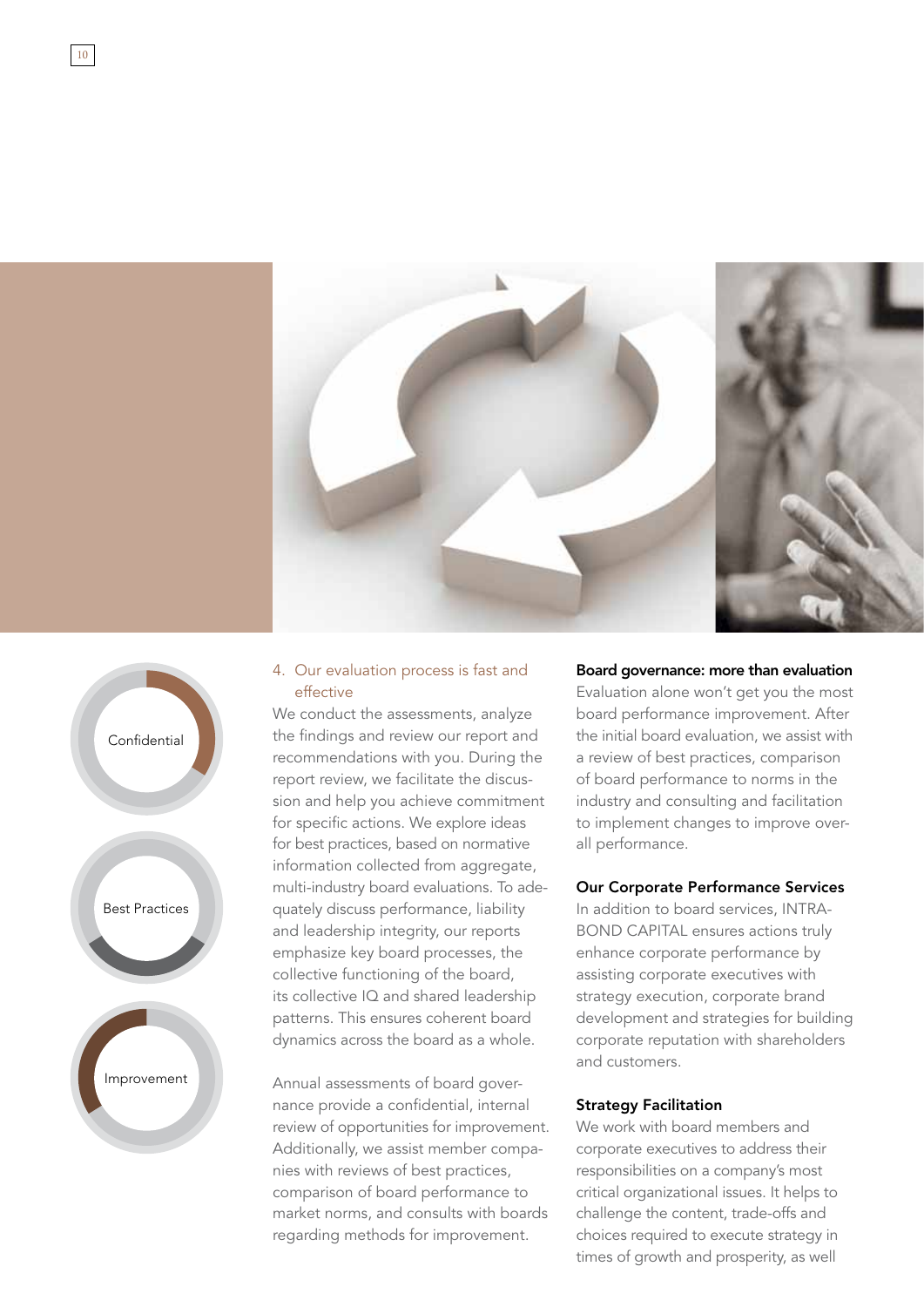

as in times of crisis and conflict at the moments of truth. As a result, the company serves boards and executive teams in their decision making to prevent organizational failures and to ensure the organization performs as it should. This includes strategic research, scenario planning, board and executive strategy facilitation and execution of specific strategic initiatives.

#### Corporate brand reputation management

Successful businesses today understand that reputation management is a key component of brand management. Damage to either can harm a company's ability to achieve its goals. We help boards make smart decisions about this increasingly important area of strategic management. Using the Cascade proprietary modeling tool, we track dynamic movement in brand reputation and show you what to do to positively direct it.

#### Executive development

Effective boards need effective executives to implement their strategic directions. We can help boards assess their executive teams and recommend improvement strategies, including individual and team development programs, executive coaching and leadership development.

We work to deepen and enrich individual competencies and group contributions for the long-term.

## **OUR CORPORATE PERFORMANCE SERVICES**

#### Executing strategy

*"Firstly, in the field of strategy, often counterintuitive strategies make companies successful out-performers over time. Secondly, an improved understanding and application of game theory, system dynamics and complexity theory will improve an organization's decision-making and execution ability in today's increasingly uncertain and risky business world. Thirdly, the non-executive members of boards must play a much more active role in pushing the quality of strategic thinking, alignment and strategy execution to help create successful and outperforming companies. This will help create successful, outperforming companies that create real wealth for people and society."*

> Professor Dr. Fred van Eenennaam, Professor of Strategy and Dynamics of Strategy, Nyenrode Business University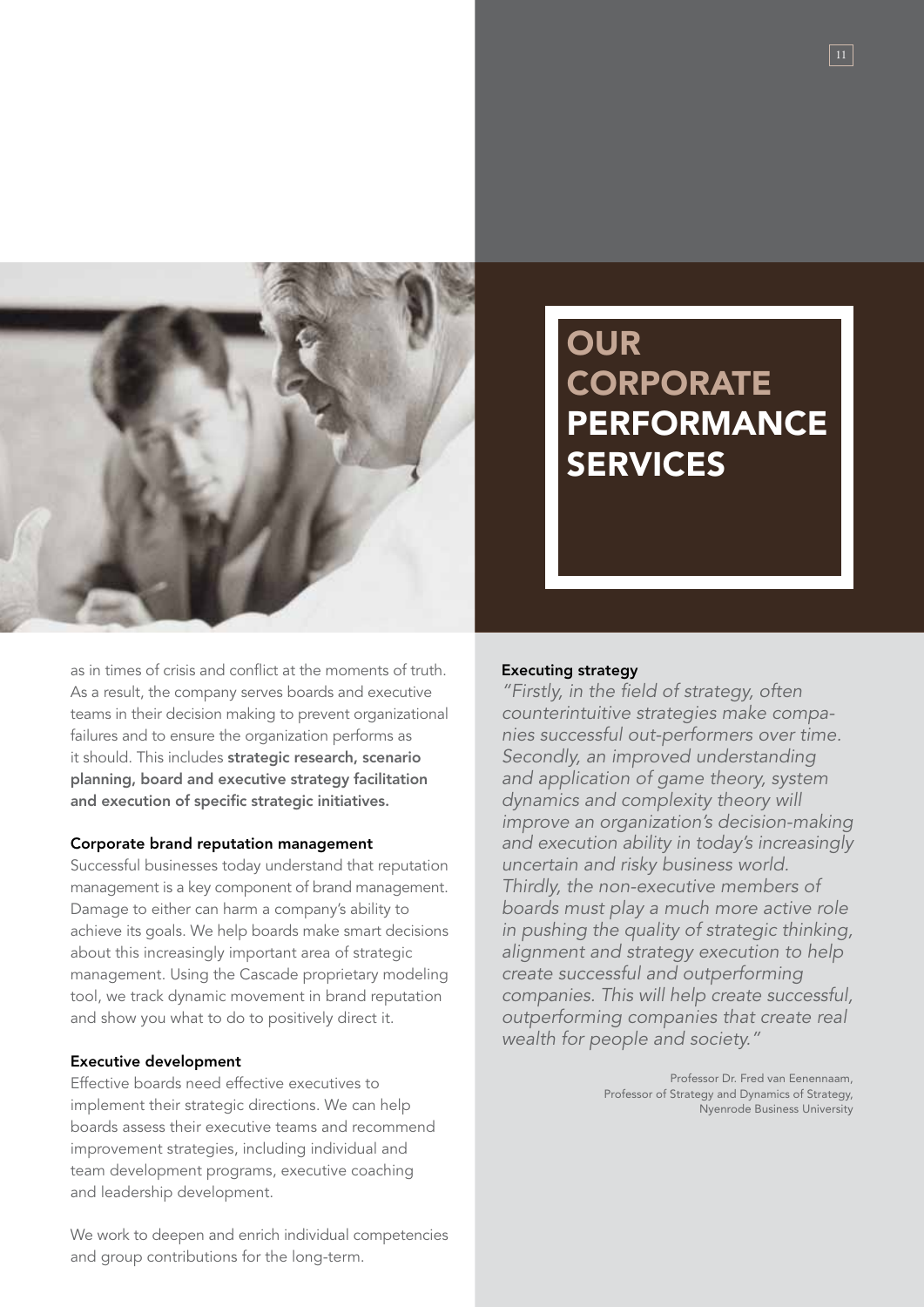## **PROPRIETARY** AWARD-WINNING RESEARCH



## Cascade®

#### Cascade Research System

Cascade®, our proprietary attitudinal research system, delivers a complete solution to organizations seeking to attain key strategic goals. The system has been used by more than 200 of the world's leading companies, including Apple Computer, Philips Corporate, General Electric, IBM and Intel. The system has received awards from General Electric and the International Communication Association for its contributions to corporate performance.

Cascade is more effective than other research methods because it:

- Addresses any research challenge,
- Delivers error-free, precise and reliable results,
- Attains accurate and in-depth understanding of current attitudes and opinions,
- Overcomes inherent weaknesses of other research methods, such as inability to track attitude shifts over time or skewing of results,
- Identifies an optimal, clear action plan for improving performance, and
- Measures emotional, as well as rational thinking.

Cascade uses both qualitative and quantitative measures determine the most powerful solutions to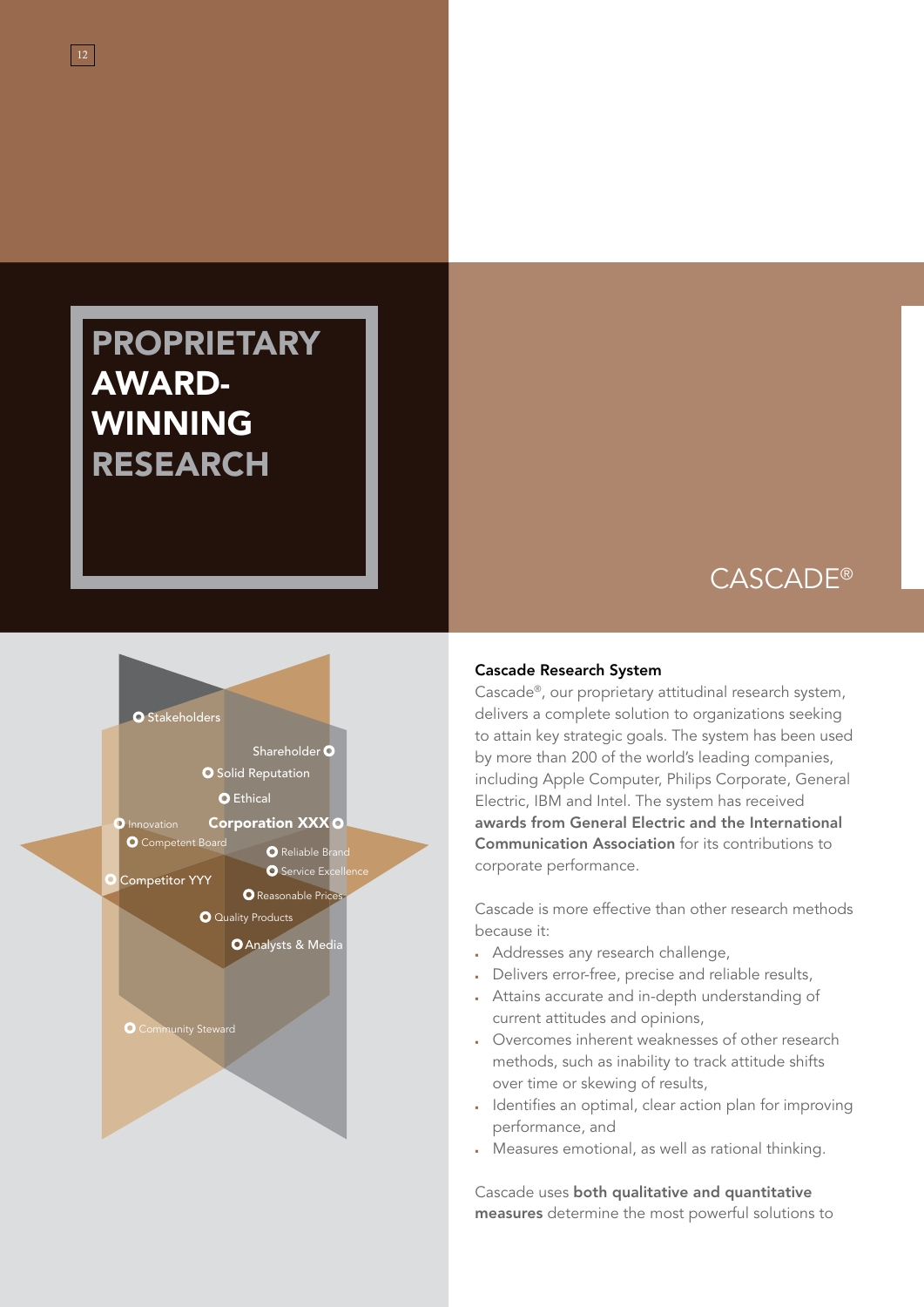# INTRABOND CAPITAL Rodria Laline

corporate performance, including board effectiveness, brand management, customer allegiance, product positioning and corporate communications. It is the most precise systems available world-wide.

The flexibility of the Cascade system provides organizations with a unique tool kit for implementing the best possible research study in the most costeffective way possible.

In addition to using Cascade for board assessment evaluations, the following sample client list shows how leading companies use Cascade:

- Intuit product strategy and launch message for first release of TurboTax,
- Apple Computer employee attitude survey,
- Steelcase effective competitive strategy,
- Intel Intel Inside brand campaign test,
- IBM brand messages for a new service line,
- Philips communicate about new strategy in a changing market,
- Chrysler/Daimler reposition company after Lee Iacocca stepped down,
- BioReliance employee attitude survey,
- National Semiconductor determine whether a new call center was justified or not; communication program for a new IT system,



- California & Hawaiian Sugar corporate culture study,
- General Electric employee retention message study,
- Geothermal Food Processors pre-merger organizational transformation project,
- House Ear Institute message to deliver to young people to get them to turn the music down and protect their hearing,
- Teradata merger/acquisition message strategy,
- HEB Grocery communication strategy to increase use of the pharmacy by current pharmacy customers,
- Hill and Knowlton identity and brand awareness in the west coast market,
- NASA message strategy to increase public support for the Space Shuttle program,
- Pacific Northwest Bell brand message strategy after the Bell divestiture,
- Pacific Western Bank corporate branding,
- Spectra-Physics multi-national corporate culture study,
- Sun Microsystems strategy for a product launch; feature enhancement study, and
- Westinghouse Electric employee retention message study.

13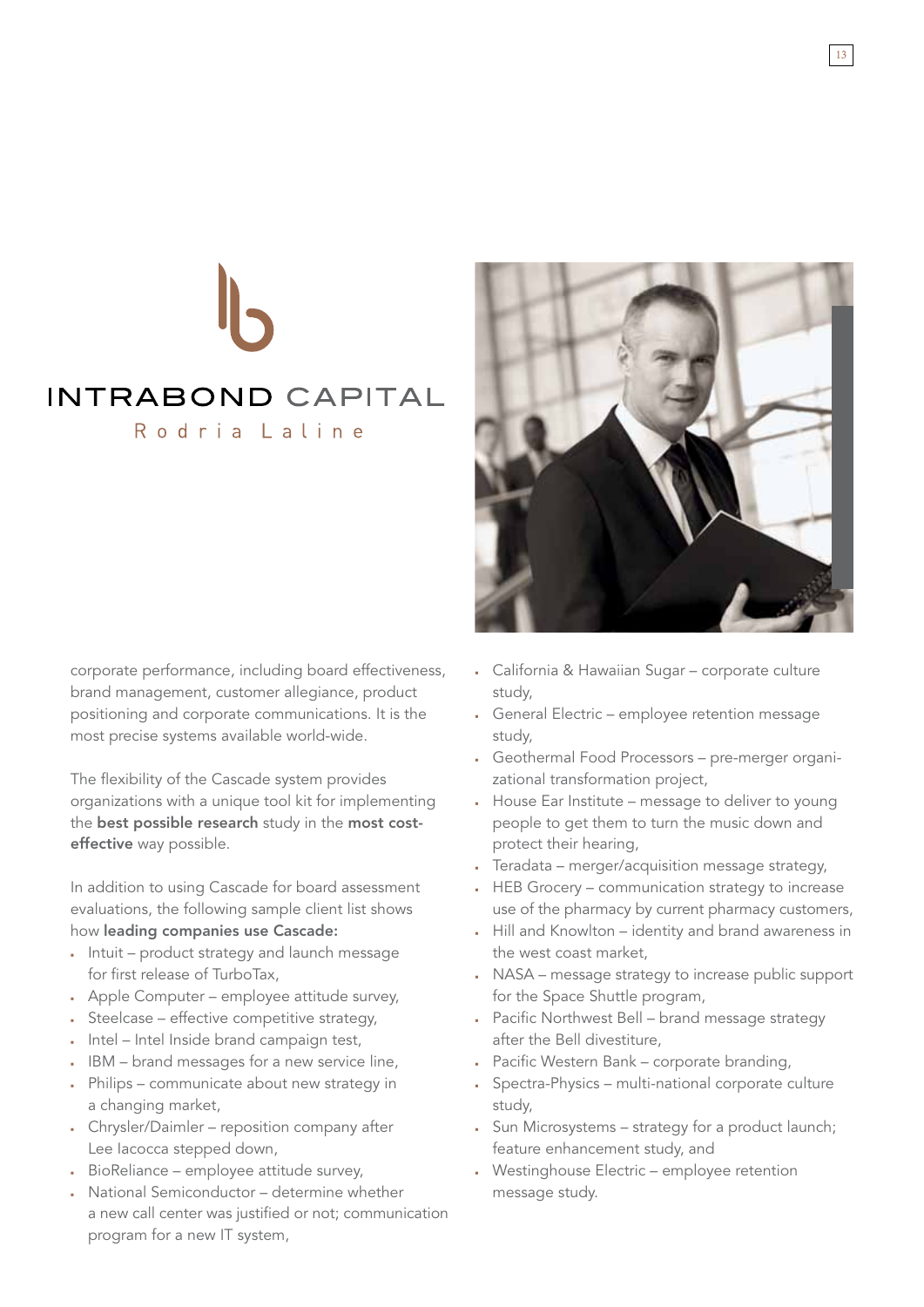## **BOARD ASSESSMENT CERTIFICATION**



#### Intrabond Capital Certification



INTRABOND CAPITAL is a joint-initiative by members of the business community to adopt and adapt existing de-facto corporate governance industry standards into a consistent environment. Companies earn certification levels based on their evidence of practices within each level.

#### Board Assessment Certification

INTRABOND CAPITAL awards companies for their consistent commitment to professional assessment and improvement through its IBC Certification program. The certification program provides a highly effective and progressive approach to recognition of board performance improvement. INTRABOND CAPITAL classifies boards based on five increasing levels of capability and strength.

The INTRABOND CAPITAL model for progressive certification ties to the most recent thinking about board potential to shape change. It offers dynamic best practices, ideas and solutions for companies at all levels.

#### Level 1 – Board Essentials: Infrastructure

This level addresses the adequacy of standard board processes and information to get the job done. Is the mix of experience and backgrounds of directors appropriate to the company's business? Does the board have manageable agendas, allocate time appropriately at meetings and have a balance of executive and non-executive directors? Is the structure effective? Are board roles and responsibilities clear? Do members commit to ongoing education? Does the board participate in annual assessments of its work and contribution?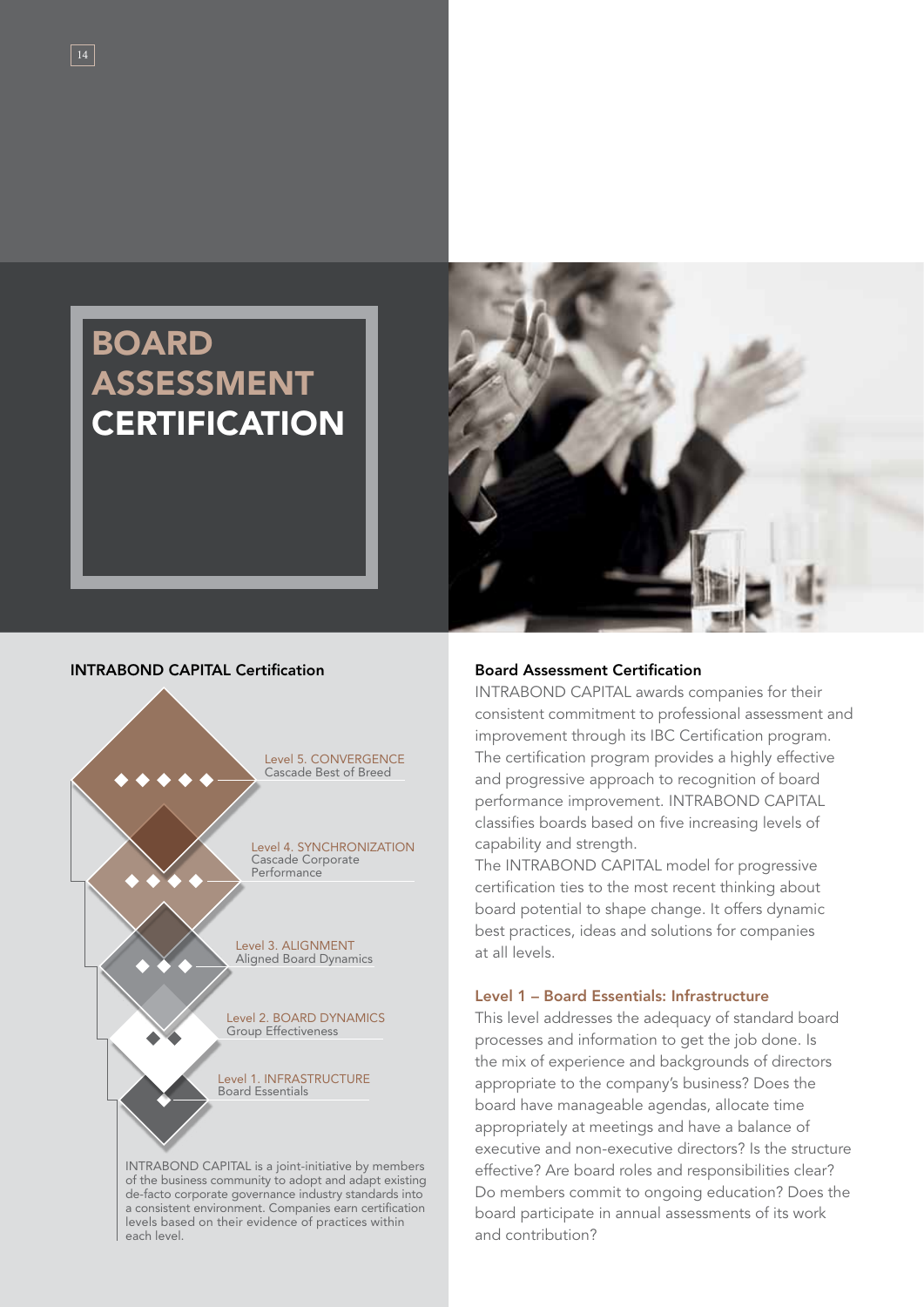#### Certification level

|                               | <b>INTERNAL METRICS</b> |                      |                  | <b>EXTERNAL METRICS</b> |                    |
|-------------------------------|-------------------------|----------------------|------------------|-------------------------|--------------------|
|                               | L1                      | L2                   | L3               | L4                      | L5                 |
|                               | <b>BOARD ESSENTIALS</b> | <b>EFFECTIVENESS</b> | <b>ALIGNMENT</b> | <b>SYNCHRONIZATION</b>  | <b>CONVERGENCE</b> |
| <b>INSTRUMENT</b>             |                         |                      |                  |                         |                    |
| <b>Board Essentials</b>       |                         |                      |                  |                         |                    |
| <b>Group Effectiveness</b>    |                         |                      |                  |                         |                    |
| <b>Aligned Board Dynamics</b> |                         |                      |                  |                         |                    |
| Cascade Corporate Performance |                         |                      |                  |                         |                    |
| Cascade Best of Breed         |                         |                      |                  |                         |                    |
|                               |                         |                      |                  | $\mathbf{I}$            |                    |

Legend:  $\sqrt{\ }$ =standard  $\degree$  =optional

#### Level 2 – Effectiveness: Processes and Group Dynamics

This level considers the quality of delivery of board services, the effectiveness of implementation of activities and personal contributions and overall board member dynamics. This level confirms board effectiveness has less to do with formal structure than with the quality of directors themselves and how they interact. Do board members work well with each other and with management? Do members use effective leadership styles? Do they take collective responsibility for financial statements? How useful are the decisionmaking processes? Are timely actions taken to correct or improve?

#### Level 3 – Alignment: Coalition and Strategy Development

This level focuses on a board's ability to align with management to own and drive corporate strategy and to develop and execute programs and projects to support the strategy. Does the board oversee programs to monitor strategy execution? Is there clear understanding among board members about appropriate metrics of corporate performance? Does its governance support and enables alignment on the company's current and evolving business strategies?

Is there clear succession planning for board and management members? Is there ownership of performance improvement and evaluation of how to increase shareholder return and corporate performance?

#### Level 4 – Synchronization: Business Issues Management

This level addresses the board's ability to establish and guide business strategy using key business indicators. Does the board articulate clear key drivers for the organization? Does it communicate to stakeholders about corporate performance? Does it anticipate and help to shape future business models and strategy that are in synch with shareholder interests?

#### Level 5 – Convergence: Corporate Issue Management

The highest level considers a board's broader role in society. Do board members view themselves as societal members in their roles? Do they shift from shareholder interests to stakeholder interests? Do the corporate governance and strategy activities create a single leadership that converges to operate where directors lead in critical, forward-looking discussions about thought leadership, roles of influence with government, community issues, union matters, environmental factors? Do members work together with minimal conflict because they share profoundly common goals?